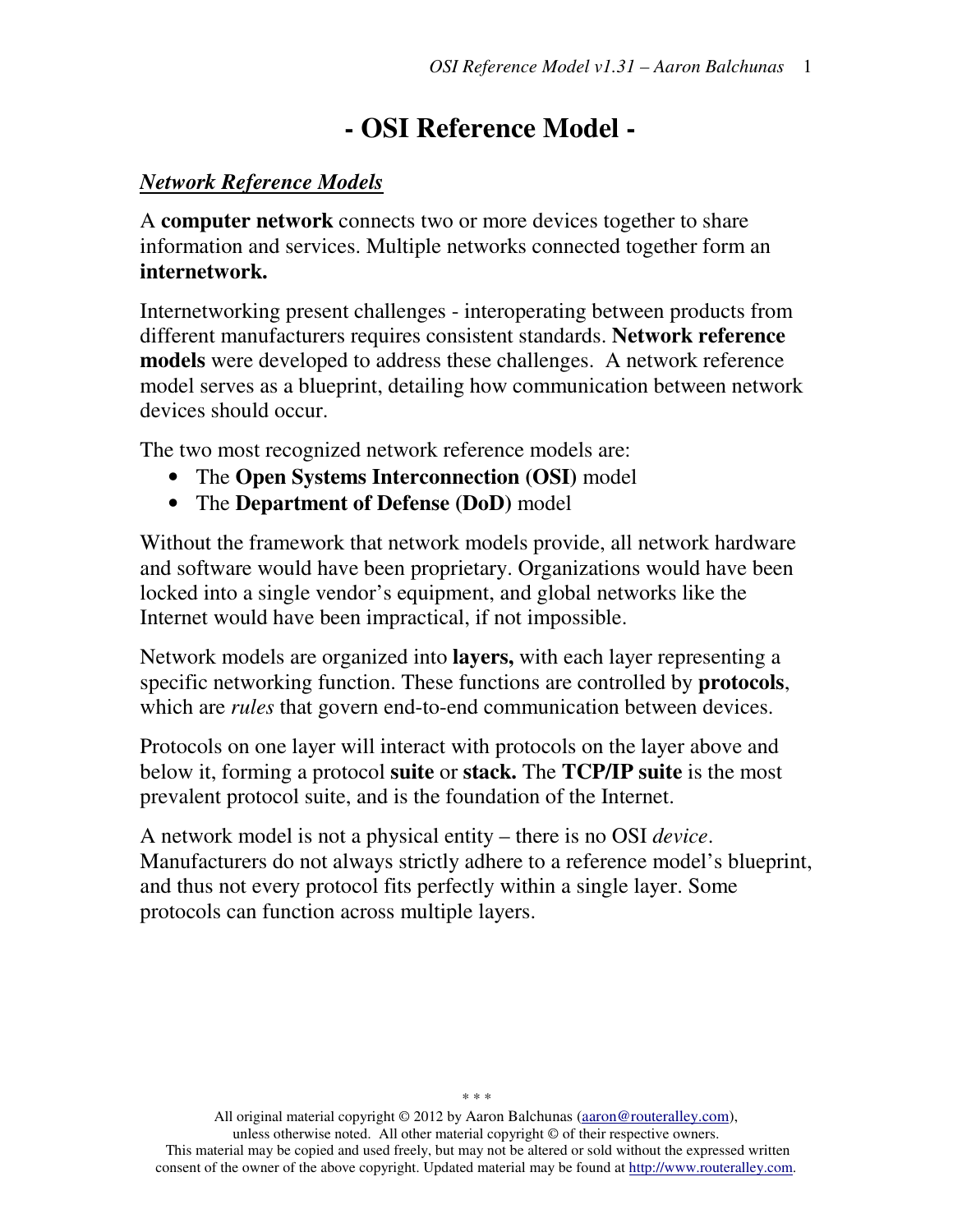#### *OSI Reference Model*

The **Open Systems Interconnection (OSI) model** was developed by the **International Organization for Standardization (ISO),** and formalized in 1984. It provided the first framework governing how information should be sent across a network.

The OSI model consists of seven layers, each corresponding to a specific network function:

| Application  |
|--------------|
| Presentation |
| Session      |
| Transport    |
| Network      |
| Data-link    |
| Physical     |
|              |

Note that the *bottom* layer is Layer 1. Various mnemonics make it easier to remember the order of the OSI model's layers:

| 7              | Application  | All         | Away       |
|----------------|--------------|-------------|------------|
| 6              | Presentation | People      | Pizza      |
|                | Session      | <b>Seem</b> | Sausage    |
| $\overline{4}$ | Transport    | To          | Throw      |
| 3              | Network      | <b>Need</b> | <b>Not</b> |
| 2              | Data-link    | Data        | Do         |
|                | Physical     | Processing  | Please     |

ISO further developed an entire protocol suite based on the OSI model; however, the **OSI protocol suite** was never widely implemented.

The OSI model itself is now somewhat deprecated – modern protocol suites, such as the TCP/IP suite, are difficult to fit cleanly within the OSI model's seven layers. This is especially true of the **upper three layers**.

The **bottom** (or *lower)* **four layers** are more clearly defined, and terminology from those layers is still prevalently used. Many protocols and devices are described by which lower layer they operate at.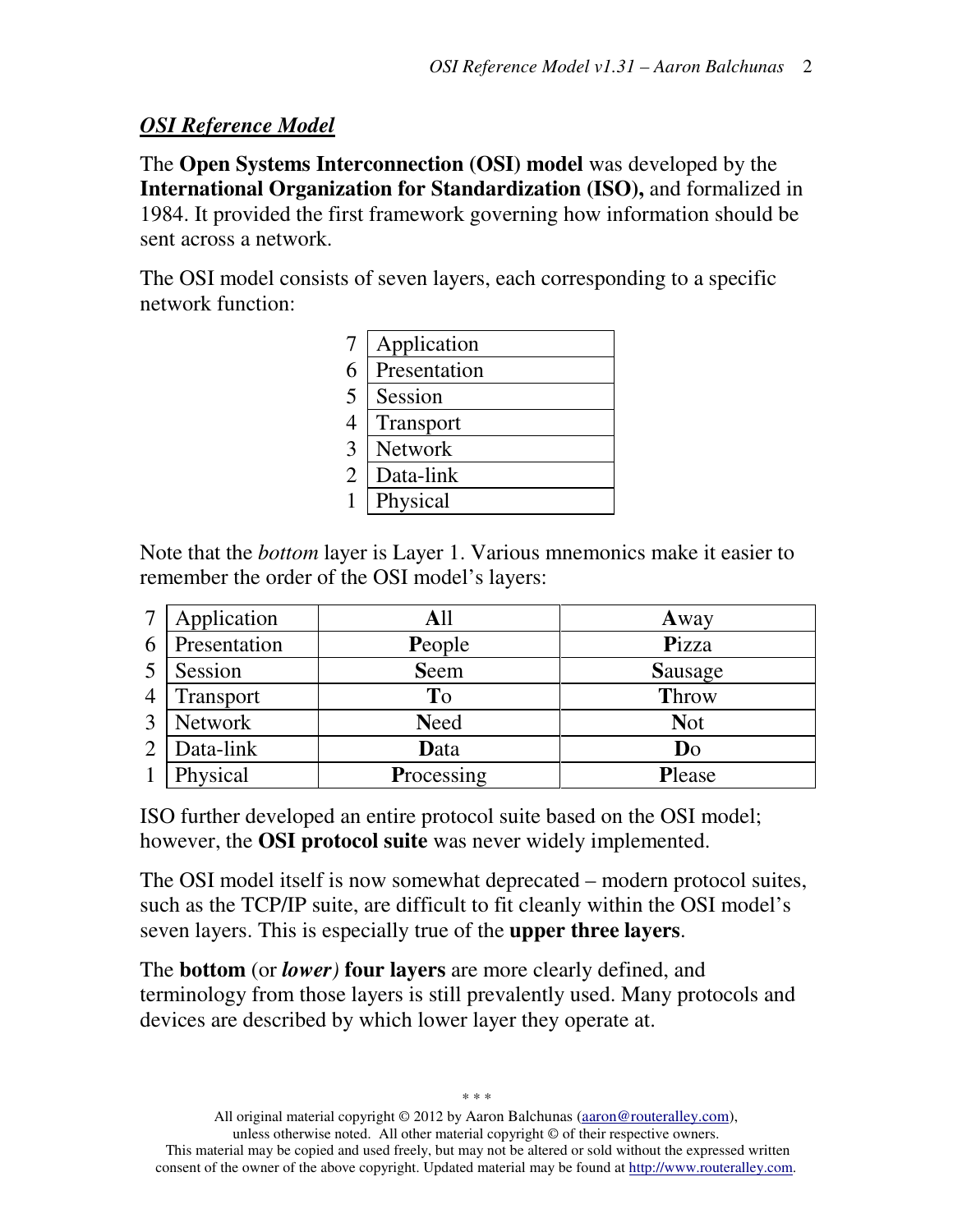## *OSI Model - The Upper Layers*

The top three layers of the OSI model are often referred to as the **upper layers**:

- Layer-7 **Application** layer
- Layer-6 **Presentation** layer
- Layer-5 **Session** layer

Protocols that operate at these layers manage application-level functions**,**  and are generally implemented in *software*.

The function of the upper layers of the OSI model can be difficult to visualize. Upper layer protocols do not always fit perfectly within a layer, and often function across multiple layers.

# *OSI Model - The Application Layer*

The **Application layer (Layer-7)** provides the interface between the user application and the network. A web browser and an email client are examples of user applications.

The user application itself *does not* reside at the Application layer - the *protocol* does. The user interacts with the application, which in turn interacts with the application protocol.

Examples of Application layer protocols include:

- **FTP**, via an FTP client
- **HTTP**, via a web browser
- **POP3** and **SMTP**, via an email client
- **Telnet**

The Application layer provides a variety of functions:

- Identifies communication partners
- Determines resource availability
- Synchronizes communication

The Application layer interacts with the Presentation layer below it. As it is the top-most layer, it does not interact with any layers above it.

<sup>(</sup>Reference: http://docwiki.cisco.com/wiki/Internetworking\_Basics)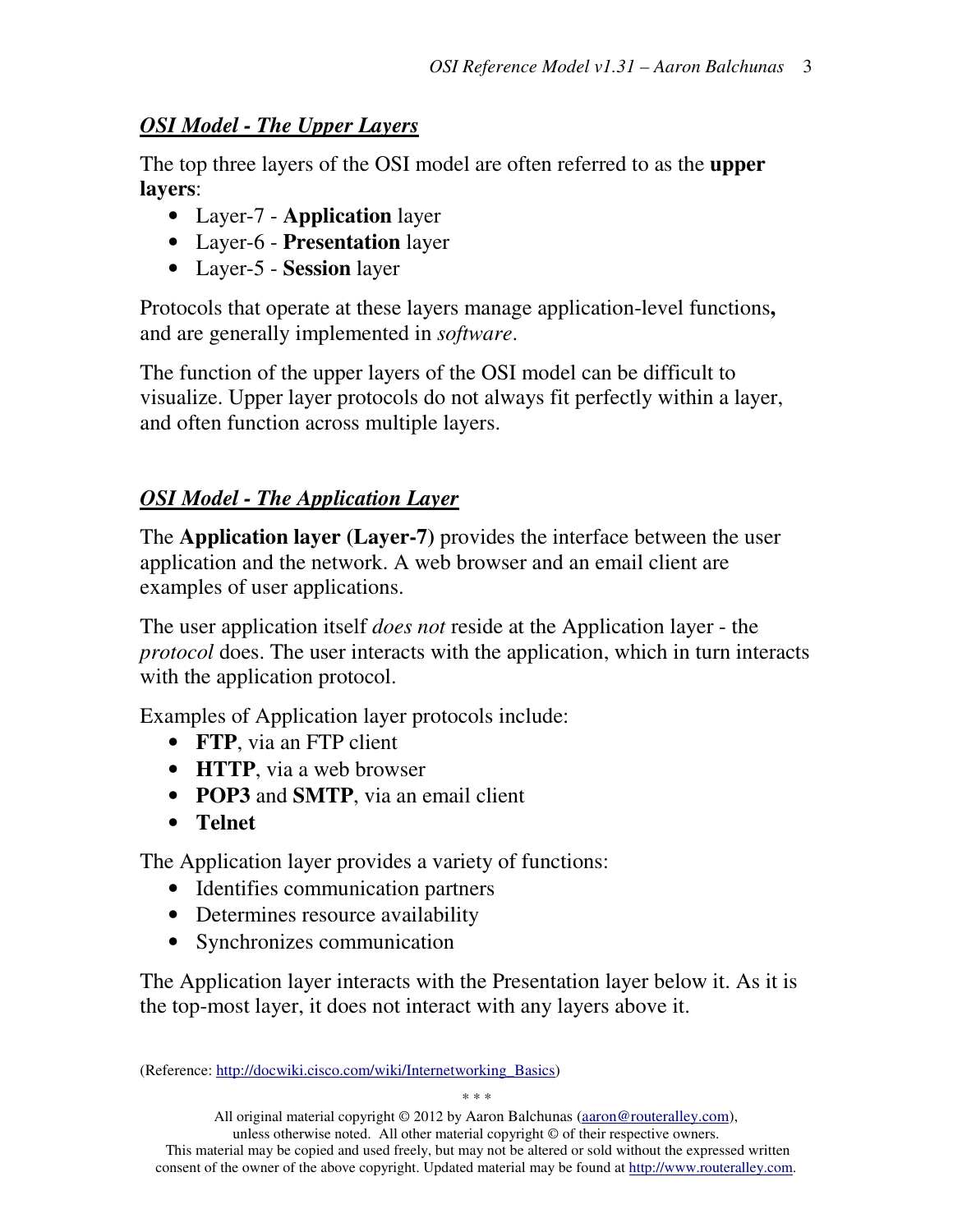## *OSI Model - The Presentation Layer*

The **Presentation layer (Layer-6)** controls the *formatting* and *syntax* of user data for the application layer. This ensures that data from the *sending*  application can be understood by the *receiving* application.

Standards have been developed for the formatting of data types, such as text, images, audio, and video. Examples of Presentation layer formats include:

- **Text** RTF, ASCII, EBCDIC
- **Images** GIF, JPG, TIF
- **Audio** MIDI, MP3, WAV
- **Movies** MPEG, AVI, MOV

If two devices do not support the same format or syntax, the Presentation layer can provide **conversion** or **translation** services to facilitate communication.

 Additionally, the Presentation layer can perform **encryption** and **compression** of data, as required. However, these functions can also be performed at lower layers as well. For example, the Network layer can perform encryption, using IPSec.

# *OSI Model - The Session Layer*

The **Session layer (Layer-5)** is responsible for establishing, maintaining, and ultimately terminating *sessions* between devices. If a session is *broken,*  this layer can attempt to recover the session.

Sessions communication falls under one of three categories:

- **Full-Duplex** simultaneous two-way communication
- **Half-Duplex** two-way communication, but not simultaneous
- **Simplex** one-way communication

Many modern protocol suites, such as TCP/IP, do not implement Session layer protocols. Connection management is often controlled by lower layers, such as the Transport layer.

The lack of true Session layer protocols can present challenges for highavailability and failover. Reliance on lower-layer protocols for session management offers less flexibility than a strict adherence to the OSI model.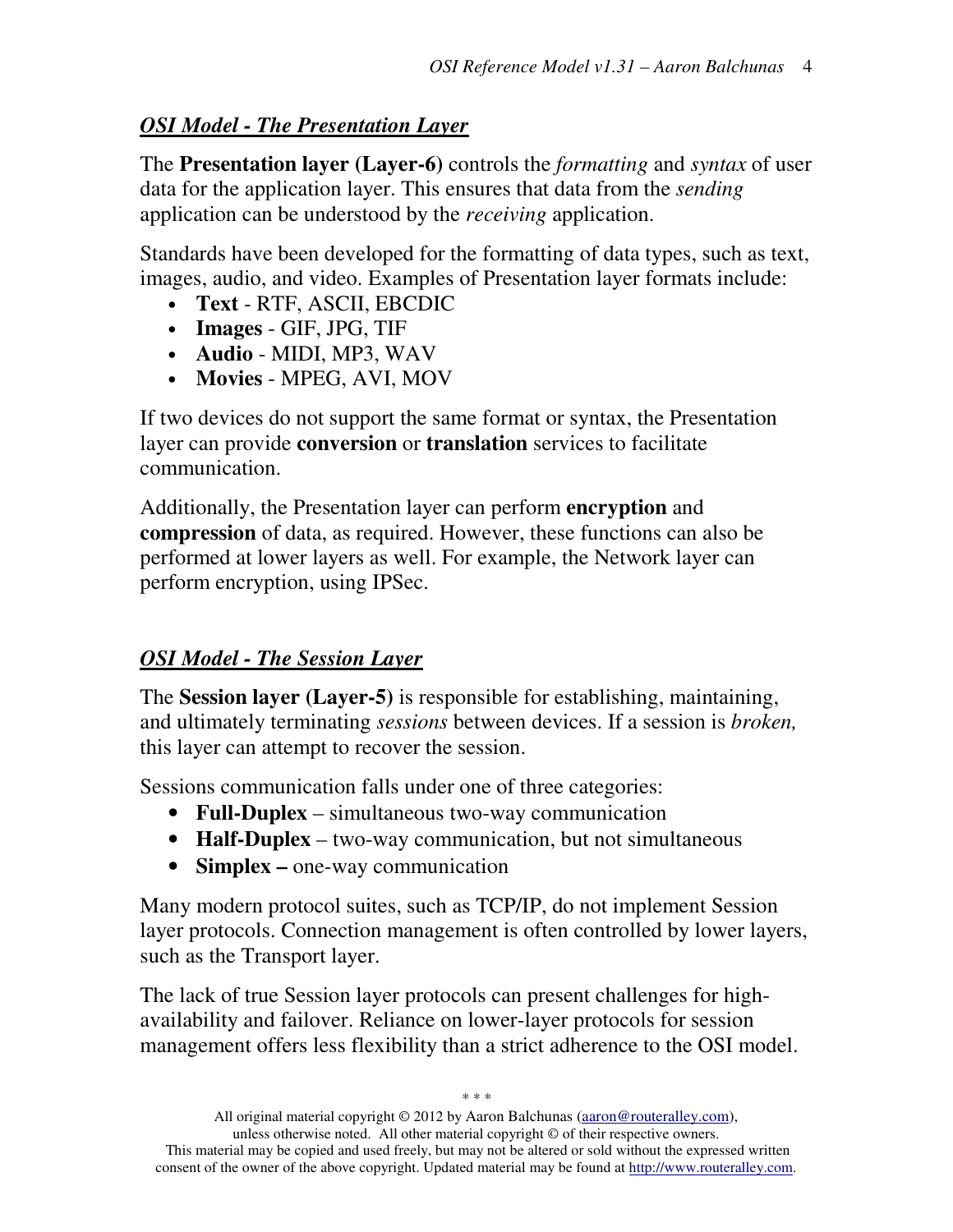#### *OSI Model - The Lower Layers*

The bottom four layers of the OSI model are often referred to as the **lower layers**:

- Layer-4 **Transport** layer
- Layer-3 **Network** layer
- Layer-2 **Data-Link** layer
- Layer-1 **Physical** layer

Protocols that operate at these layers control the end-to-end transport of data between devices, and are implemented in both software and hardware.

## *OSI Model - The Transport Layer*

The **Transport layer (Layer-4)** does *not* actually send data, despite its name. Instead, this layer is responsible for the *reliable* transfer of data, by ensuring that data arrives at its destination error-free and in order.

Transport layer communication falls under two categories:

- **Connection-oriented** requires that a connection with specific agreed-upon parameters be established before data is sent.
- **Connectionless**  requires no connection before data is sent.

Connection-oriented protocols provide several important services:

- **Segmentation and sequencing** data is *segmented* into smaller pieces for transport. Each segment is assigned a *sequence number*, so that the receiving device can reassemble the data on arrival.
- **Connection establishment** connections are established, maintained, and ultimately terminated between devices.
- **Acknowledgments** receipt of data is confirmed through the use of *acknowledgments*. Otherwise, data is retransmitted, guaranteeing delivery.
- **Flow control (**or **windowing)** data transfer rate is negotiated to prevent congestion.

The TCP/IP protocol suite incorporates two Transport layer protocols:

- **Transmission Control Protocol (TCP)** connection-oriented
- **User Datagram Protocol (UDP)** connectionless

(Reference: http://www.tcpipguide.com/free/t\_TransportLayerLayer4-2.htm)

All original material copyright © 2012 by Aaron Balchunas (aaron@routeralley.com), unless otherwise noted. All other material copyright  $\odot$  of their respective owners. This material may be copied and used freely, but may not be altered or sold without the expressed written consent of the owner of the above copyright. Updated material may be found at http://www.routeralley.com.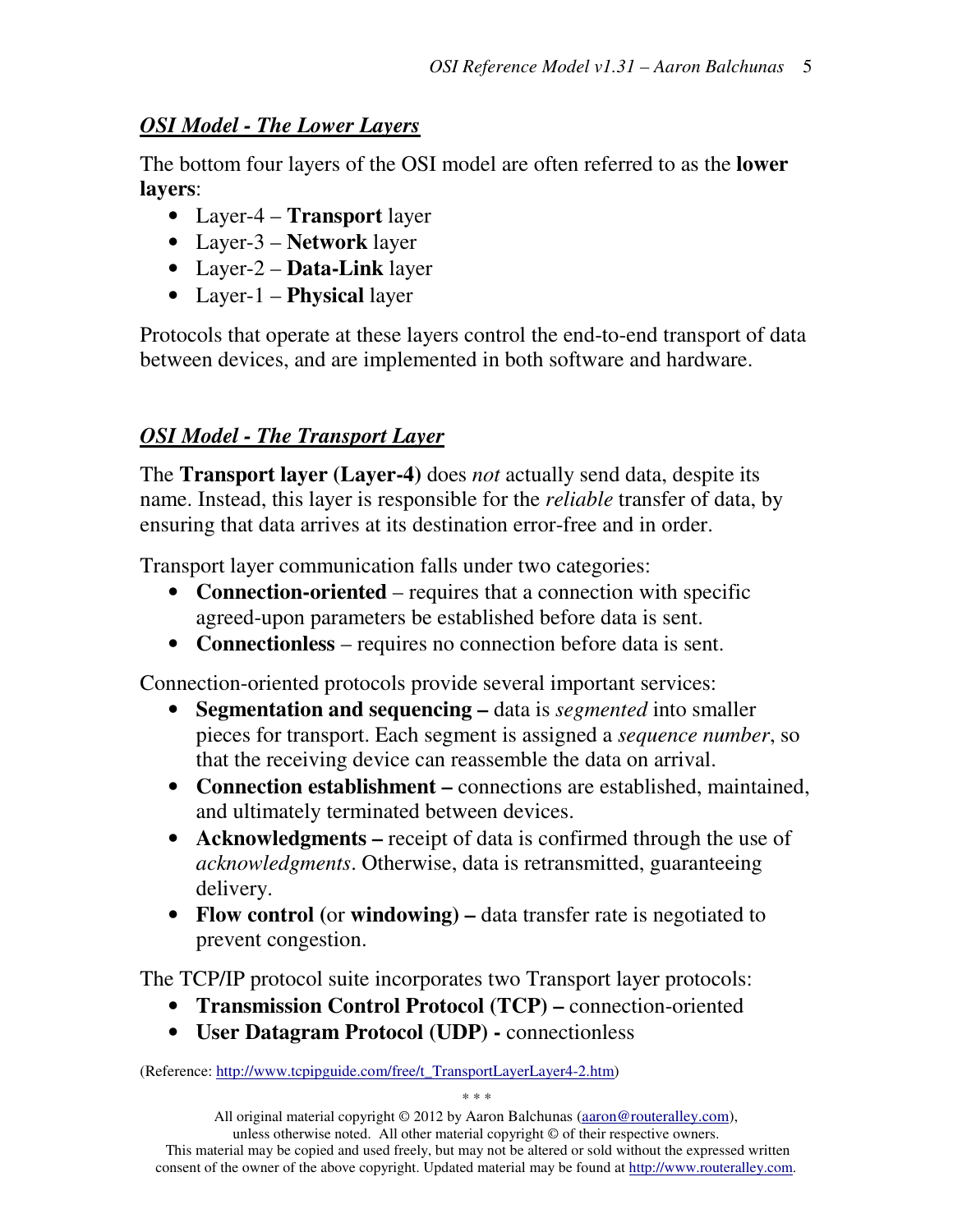#### *OSI Model - The Network Layer*

The **Network layer (Layer-3)** controls *internetwork* communication, and has two key responsibilities:

- **Logical addressing** provides a unique address that identifies both the *host*, and the *network* that host exists on.
- **Routing**  determines the *best path* to a particular destination network, and then *routes* data accordingly.

Two of the most common Network layer protocols are:

- **Internet Protocol (IP)**
- Novell's **Internetwork Packet Exchange (IPX)**.

IPX is almost entirely deprecated. IP version 4 (IPv4) and IP version 6 (IPv6) are covered in nauseating detail in other guides.

# *OSI Model - The Data-Link Layer*

While the Network layer is concerned with transporting data *between*  networks, the **Data-Link layer (Layer-2)** is responsible for transporting data *within* a network.

The Data-Link layer consists of two sublayers:

- **Logical Link Control (LLC)** sublayer
- **Media Access Control (MAC)** sublayer

The LLC sublayer serves as the intermediary between the physical link and all higher layer protocols. It ensures that protocols like IP can function regardless of what type of physical technology is being used.

Additionally, the LLC sublayer can perform flow-control and errorchecking, though such functions are often provided by Transport layer protocols, such as TCP.

The MAC sublayer controls access to the physical medium, serving as mediator if multiple devices are competing for the same physical link. Datalink layer technologies have various methods of accomplishing this - **Ethernet** uses *Carrier Sense Multiple Access* with *Collision Detection (CSMA/CD)*, and **Token Ring** utilizes a *token*.

Ethernet is covered in great detail in another guide.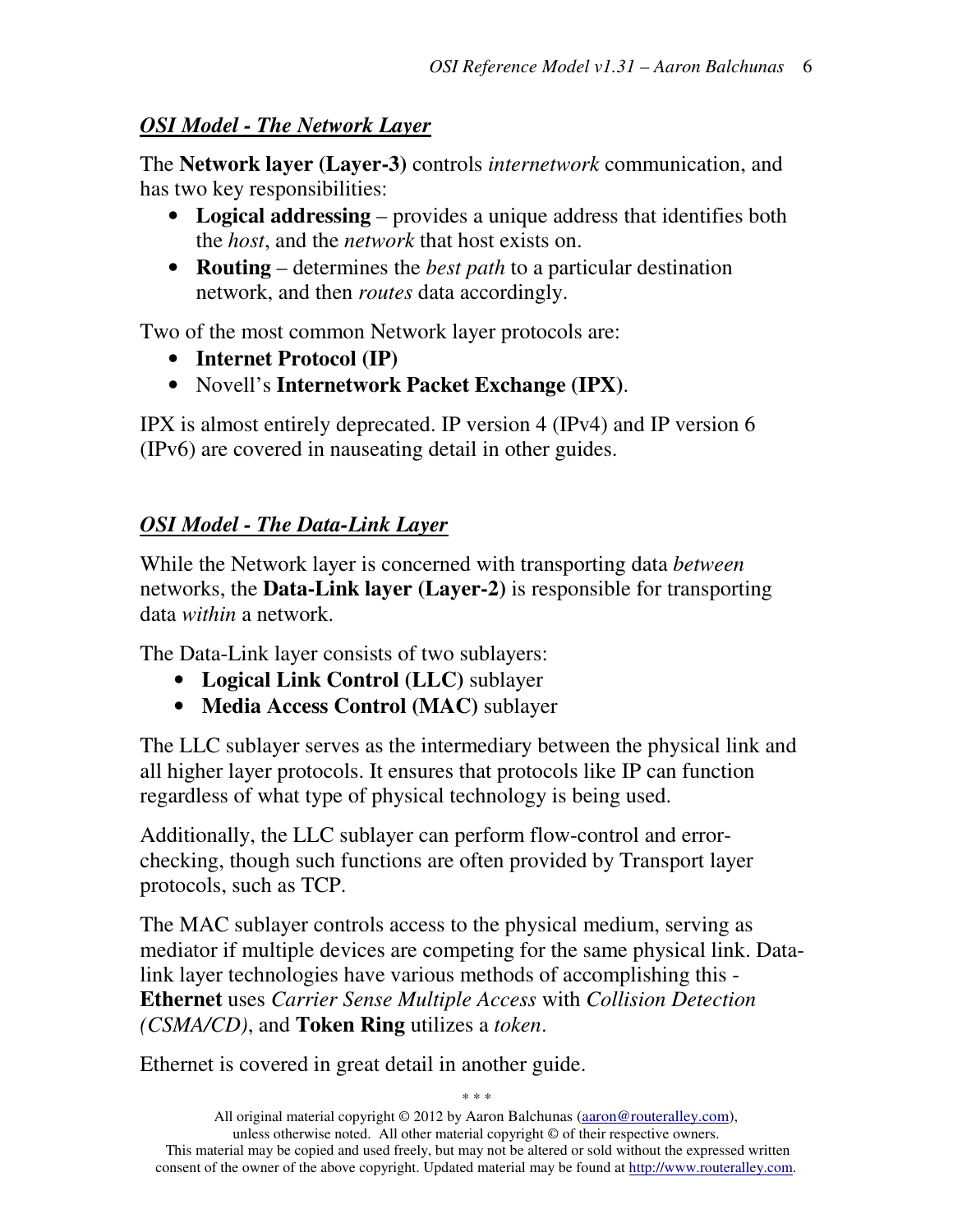## *OSI Model - The Data-Link Layer (continued)*

The Data-link layer *packages* the higher-layer data into **frames,** so that the data can be put onto the physical wire. This packaging process is referred to as **framing** or **encapsulation.** 

The encapsulation type will vary depending on the underlying technology. Common Data-link layer technologies include following:

- Ethernet the most common LAN data-link technology
- Token Ring almost entirely deprecated
- FDDI (Fiber Distributed Data Interface)
- 802.11 Wireless
- Frame-Relay
- ATM (Asynchronous Transfer Mode)

The data-link frame contains the source and destination **hardware** (or **physical**) address. Hardware addresses uniquely identify a host within a network, and are often hardcoded onto physical network interfaces. However, hardware addresses contain no mechanism for differentiating one *network* from another, and can only identify a host *within* a network.

The most common hardware address is the Ethernet **MAC address.**

# *OSI Model - The Physical Layer*

The **Physical layer (Layer-1)** controls the signaling and transferring of raw bits onto the physical medium. The Physical layer is closely related to the Data-link layer, as many technologies (such as Ethernet) contain both datalink and physical functions.

The Physical layer provides specifications for a variety of hardware:

- Cabling
- Connectors and transceivers
- Network interface cards (NICs)
- Wireless radios
- Hubs

Physical-layer devices and topologies are covered extensively in other guides.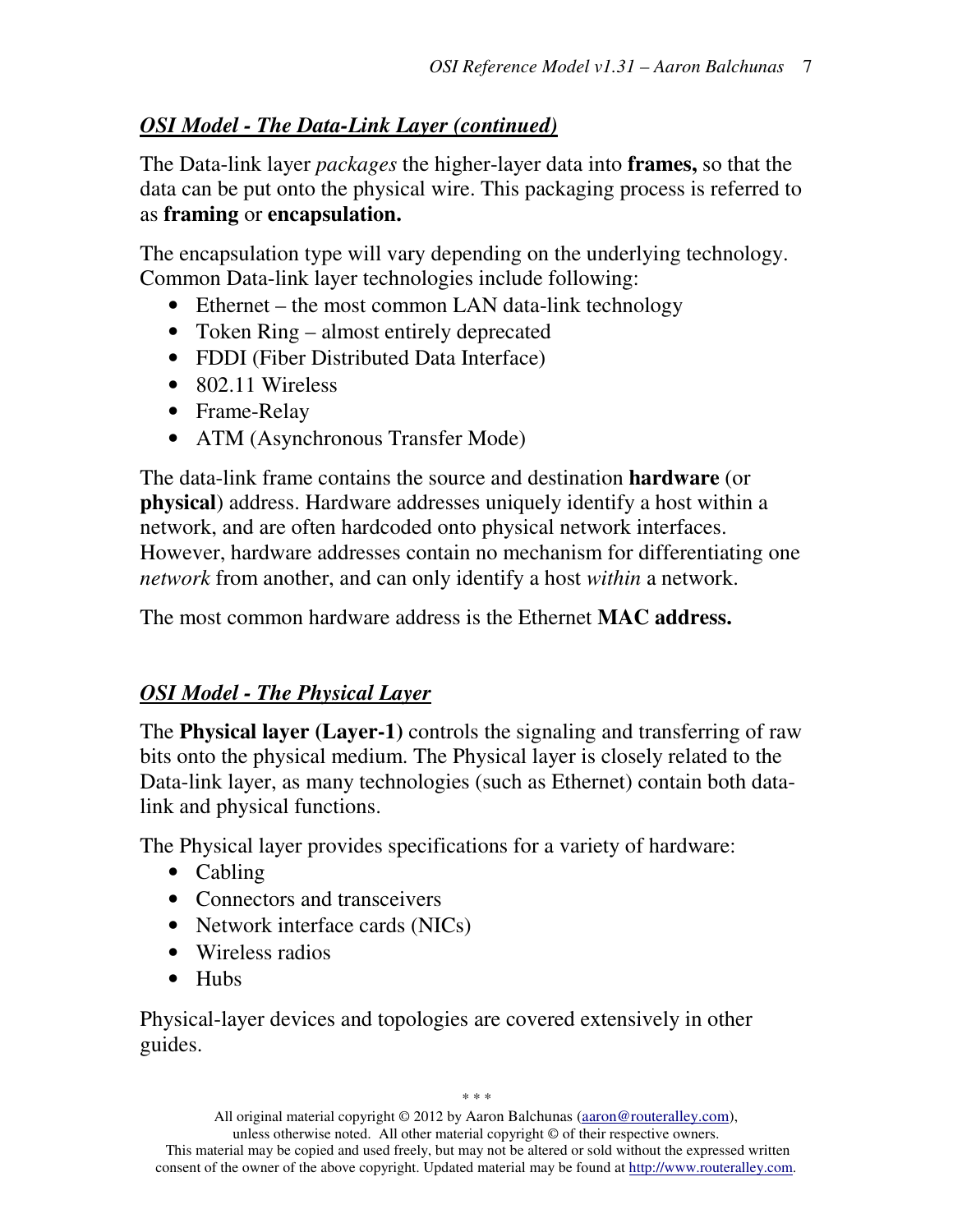#### *Encapsulation and Layered Communication*

As data is passed from the user application down the virtual layers of the OSI model, each layer adds a **header** (and sometimes a **trailer**) containing protocol information specific to that layer. These headers are called **Protocol Data Units (PDUs)**, and the process of adding these headers is called **encapsulation**. Note that in the TCP/IP protocol suite only the lower layers perform encapsulation, generally.

For example, a Transport layer protocol such as TCP will add a header containing flow control, port numbers, and sequencing. The Network layer header contains logical addressing information, and the Data-link header contains physical addressing and other hardware specific information.

| Layer          | <b>PDU</b> Name |
|----------------|-----------------|
|                |                 |
| Application    |                 |
| Presentation   |                 |
| Session        |                 |
| Transport      | <b>Segments</b> |
| <b>Network</b> | <b>Packets</b>  |
| Data-Link      | <b>Frames</b>   |
| Physical       | <b>Bits</b>     |

The PDU of each layer is identified with a different term:

Each layer **communicates with the corresponding layer** on the receiving device. For example, on the sending device, source and destination hardware addressing is placed in a Data-link header. On the receiving device, that Data-link header is processed and stripped away (**decapsulated)** before being sent up to the Network and other upper layers.

Network devices are commonly identified by the OSI layer they *operate* at; or, more specifically, what *header* or *PDU* the device processes.

For example, **switches** are generally identified as Layer-2 devices, as switches process information stored in the **Data-Link** header of a frame, such as Ethernet MAC addresses. Similarly, **routers** are identified as Layer-3 devices, as routers process *logical* addressing information in the **Network** header of a packet, such as IP addresses.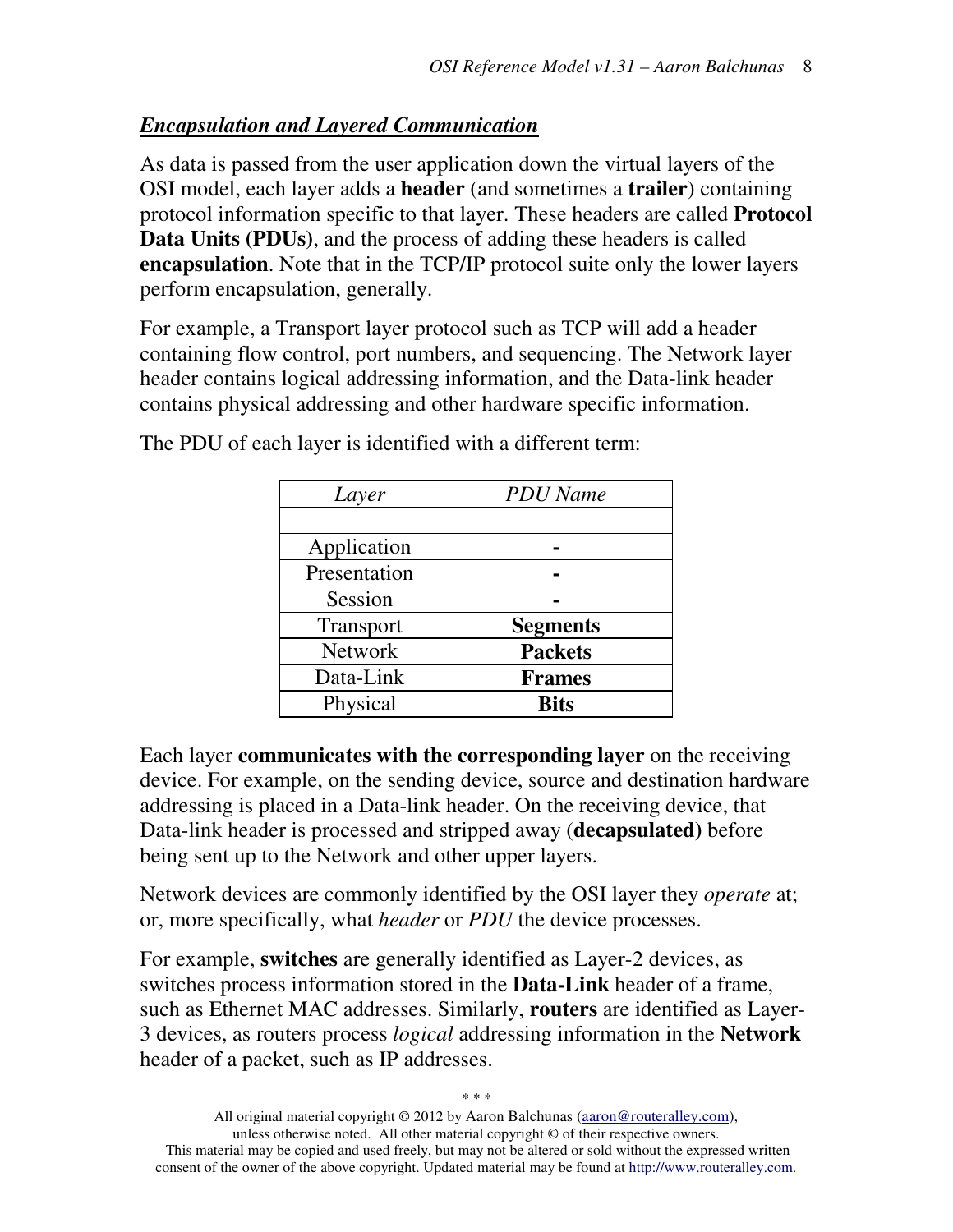# *Encapsulation Illustrated*

The following illustrates how basic encapsulation occurs with the TCP/IP stack, which typically performs encapsulation only at the lower layers:



During **encapsulation** on the sending host**:** 

- Data from the user application is handed off to the Transport layer.
- The Transport layer adds a header containing protocol-specific information, and then hands the *segment* to the Network layer.
- The Network layer adds a header containing source and destination logical addressing, and then hands the *packet* to the Data-Link layer.
- The Data-Link layer adds a header containing source and destination physical addressing and other hardware-specific information.
- The Data-Link *frame* is then handed off to the Physical layer to be transmitted on the network medium as *bits*.

During **decapsulation** on the receiving host, the reverse occurs:

- The frame is received from the physical medium.
- The Data-Link layer processes its header, strips it off, and then hands it off to the Network layer.
- The Network layer processes its header, strips it off, and then hands it off to the Transport layer.
- The Transport layer processes its header, strips it off, and then hands the data to the user application.

*\* \* \**  All original material copyright © 2012 by Aaron Balchunas (aaron@routeralley.com),

unless otherwise noted. All other material copyright © of their respective owners. This material may be copied and used freely, but may not be altered or sold without the expressed written consent of the owner of the above copyright. Updated material may be found at http://www.routeralley.com.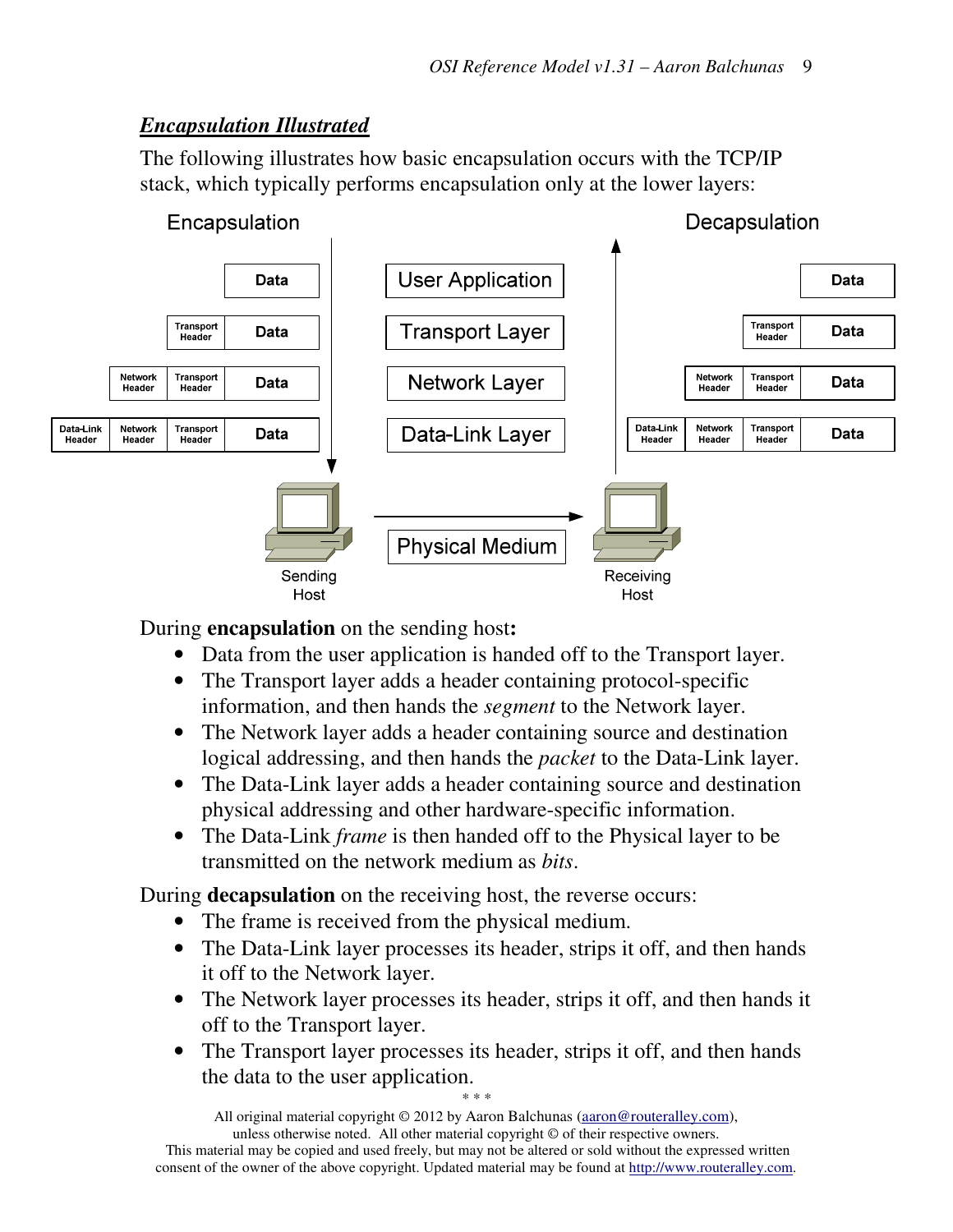#### *OSI Reference Model Example*

A web browser serves as a good practical illustration of the OSI model and the TCP/IP protocol suite:

- The web browser serves as the user interface for accessing a website. The browser itself does not function at the **Application layer.** Instead, the web browser invokes the *Hyper Text Transfer Protocol (HTTP)* to interface with the remote web server, which is why *http://* precedes every web address.
- The Internet can provide data in a wide variety of *formats,* a function of the **Presentation layer**. Common formats on the Internet include *HTML, XML, PHP, GIF,* and *JPEG*. Any *encryption* or *compression* mechanisms used on a website are also considered a Presentation layer function.
- The **Session layer** is responsible for establishing, maintaining, and terminating the session between devices, and determining whether the communication is *half-duplex* or *full-duplex*. However, the TCP/IP stack generally does not include session-layer protocols, and is reliant on lower-layer protocols to perform these functions.
- HTTP utilizes the *TCP* **Transport layer** protocol to ensure the reliable delivery of data. TCP establishes and maintains a connection from the client to the web server, and packages the higher-layer data into *segments.* A sequence number is assigned to each segment so that data can be reassembled upon arrival.
- The best path to *route* the data between the client and the web server is determined by *IP*, a **Network layer** protocol. IP is also responsible for the assigned logical addresses on the client and server, and for encapsulating segments into *packets.*
- Data cannot be sent directly to a logical address. As packets travel from network to network, IP addresses are translated to *hardware* addresses, which are a function of the **Data-Link layer***.* The packets are encapsulated into *frames* to be placed onto the physical medium.
- The data is finally transferred onto the network medium at the **Physical layer**, in the form of raw bits. Signaling and encoding mechanisms are defined at this layer, as is the hardware that forms the physical connection between the client and the web server.